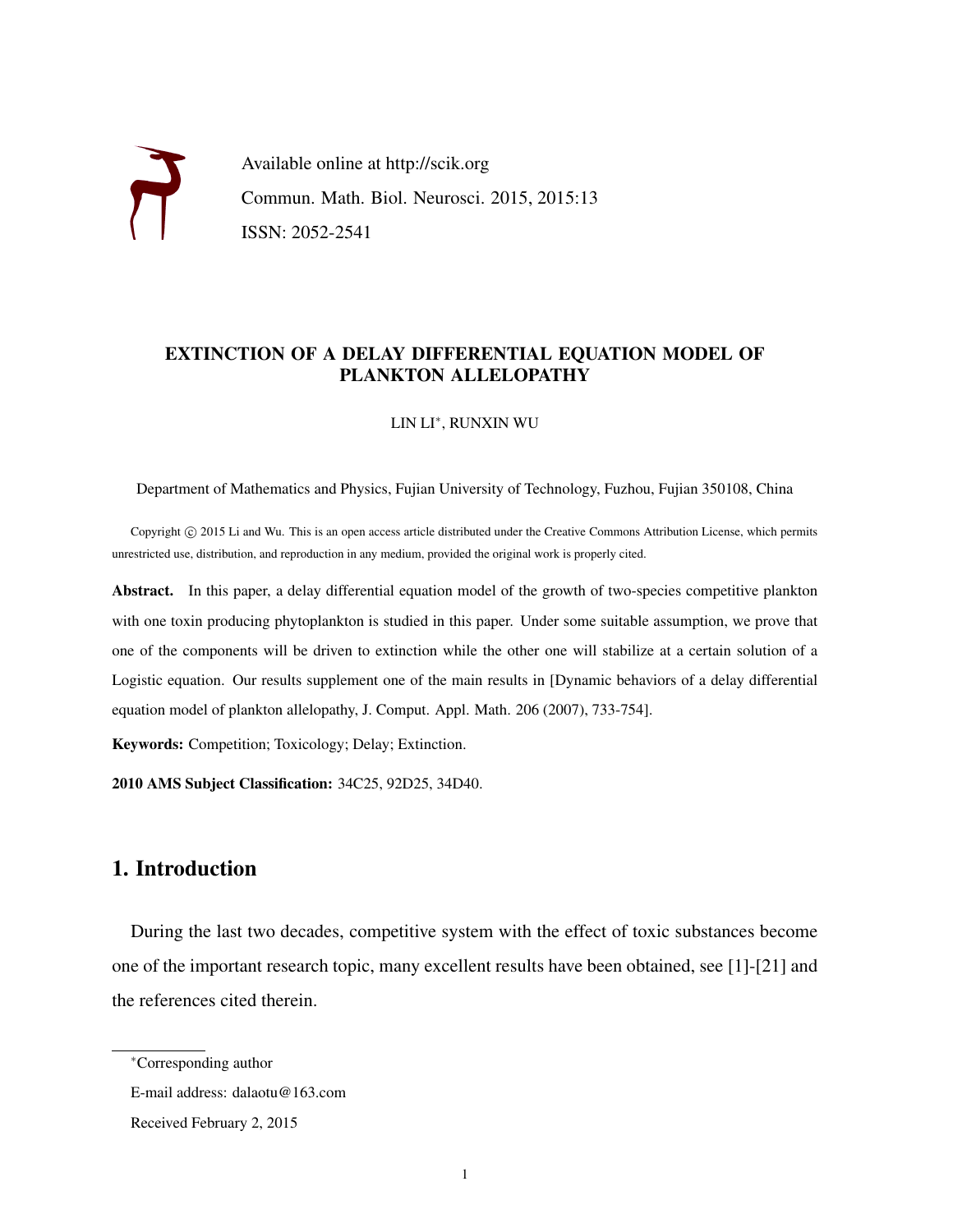#### 2 LIN LI, RUNXIN WU

Smith [1] proposed the following two species competitive system:

$$
\dot{x}_1(t) = x_1(t)[K_1 - \alpha_1 x_1(t) - \beta_1 x_2(t) - \gamma_1 x_1(t) x_2(t)],
$$
  
\n
$$
\dot{x}_2(t) = x_2(t)[K_2 - \alpha_2 x_2(t) - \beta_2 x_2(t) - \gamma_2 x_1(t) x_2(t)],
$$
\n(1.1)

where  $x_1(t)$  and  $x_2(t)$  denote the population density of two competing species at time *t* for a common pool of resources. The terms  $\gamma_1 x_1(t)x_2(t)$  and  $\gamma_2 x_1(t)x_2(t)$  denote the effect of toxic substance, here the author made the assumption that each species produces a substance toxic to the other, but only when the other is present. By constructing a suitable Lyapunov function, Chattopadhyay [2] obtained a set of sufficient conditions which guarantee the global attractivity of the positive equilibrium of above system.

Mukhopadhyay *et al.* [3] argued that the production of the toxic substance allelopathic to the competing species will not be instantaneous, but delayed by different discrete time lags required for the maturity of both species, and they modified system  $(1.2)$  to the following system:

$$
\dot{x}_1(t) = x_1(t)[K_1 - \alpha_1 x_1(t) - \beta_1 x_2(t) - \gamma_1 x_1(t) x_2(t - \tau_1)],
$$
  
\n
$$
\dot{x}_2(t) = x_2(t)[K_2 - \alpha_2 x_2(t) - \beta_2 x_2(t) - \gamma_2 x_1(t - \tau_2) x_2(t)],
$$
\n(1.3)

where  $\tau_i > 0, i = 1, 2$  are the time required for the maturity of the first species and second species, respectively. By using an iterative method, Li *et al.* [4] investigated the global stability of the interior equilibrium point of the system, they showed that toxic substances are harmless for the stability of the interior equilibrium point.

Recently, Jin and Ma [24] argued that the environmental fluctuation is important in an ecosystem, and more realistic models require the inclusion of the effect of environmental changing, especially environmental parameters which are time-dependent periodic changing (e.g., seasonal changes, food supplies, etc.). They proposed the following two-species competition model:

$$
\dot{x}_1(t) = x_1(t) \Big[ r_1(t) - \sum_{j=1}^2 a_{1j}(t) \int_{-T_{1j}}^0 K_{1j}(s) x_j(t+s) ds - b_1(t) x_1(t) \int_{-T_2}^0 f_2(s) x_2(t+s) ds \Big],
$$
\n
$$
\dot{x}_2(t) = x_2(t) \Big[ r_2(t) - \sum_{j=1}^2 a_{2j}(t) \int_{-T_{2j}}^0 K_{1j}(s) x_j(t+s) ds - b_2(t) x_2(t) \int_{-T_1}^0 f_1(s) x_1(t+s) ds \Big].
$$
\n(1.4)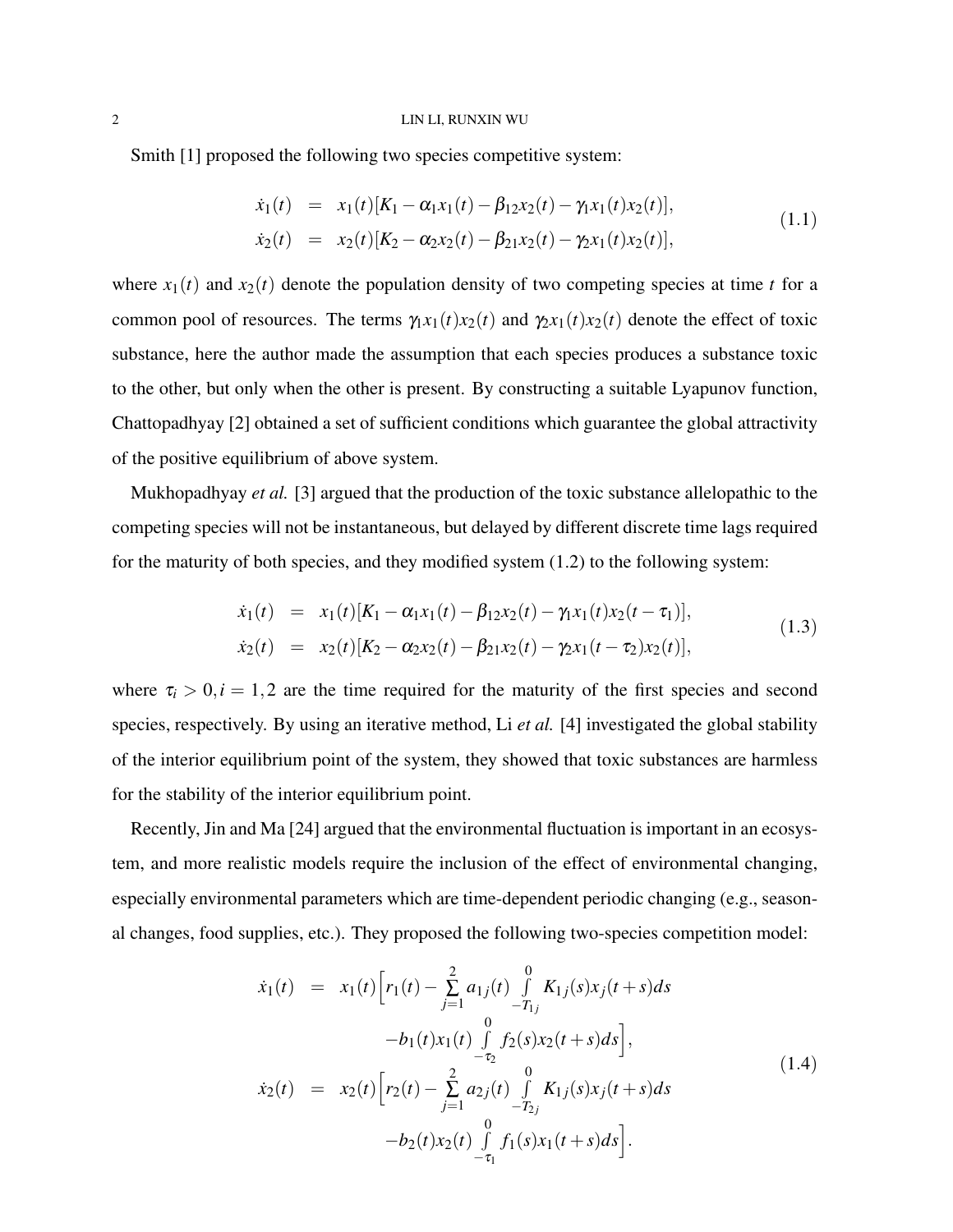By using the coincidence degree theory, sufficient conditions which guarantee the existence of positive periodic solutions of system (1.4) are obtained.

Stimulated by the works of [5], Chen *et al.* [6] studied the extinction property of the following two dimensional system:

$$
\dot{x}_1(t) = x_1(t) \Big[ r_1(t) - a_{11}(t) x_1(t) - a_{12}(t) \int_{-T_{12}}^0 K_{12}(s) x_2(t+s) ds - b_{12}(t) x_1(t) \int_{-T_{12}}^0 f_{12}(s) x_2(t+s) ds \Big],
$$
\n
$$
\dot{x}_2(t) = x_2(t) \Big[ r_2(t) - a_{21}(t) \int_{-T_{21}}^0 K_{21}(s) x_1(t+s) ds - a_{22}(t) x_2(t) - b_{21}(t) x_2(t) \int_{-T_{21}}^0 f_{21}(s) x_1(t+s) ds \Big],
$$
\n(1.5)

where  $r_i(t)$ ,  $a_{ij}(t)$ ,  $b_{ij}(t)$  ( $i \neq j$ ),  $i, j = 1, 2$  are continuous and bounded above and below by positive constants on  $[0, +\infty)$ ;  $T_{ij}$ ,  $\tau_{ij}$  are positive constants,  $K_{ij} \in C([-T_{ij}, 0], (0, +\infty))$  and R 0  $-T_{ij}$  $K_{ij}(s)ds = 1, f_{ij} \in C([-\tau_{ij}, 0], (0, +\infty))$  and  $\int$ 0  $-\tau_{ij}$  $f_{ij}(s)ds = 1(i, j = 1, 2, i \neq j)$ . the authors of [6] showed that if

$$
r_1^l a_{21}^l > a_{11}^u r_2^u, r_1^l a_{22}^l \ge r_2^u a_{12}^u \text{ and } r_1^l b_{21}^l \ge r_2^u b_{12}^u,
$$
\n(1.6)

holds, the second species will be driven to extinction while the first one will stabilize at a certain solution of a logistic equation.

Recently, Solé *et al.* [14] considered a Lotka-Volterra type of model for two interacting phytoplankton species, where one species could produce toxic, while the other one is non-toxic produce. The model takes the form:

$$
\frac{dx_1}{dt} = x_1 \left( b_1 - a_{11} x_1 - \gamma x_1 x_2^2 \right), \n \frac{dx_2}{dt} = x_2 \left( b_2 - a_{22} x_2 \right).
$$
\n(1.7)

Noting that in system (1.7), the solutions of the system could be expressed in a explicit form, and the dynamic behaviors of the system could be discussed thoroughly. Bandyopadhyay [15] argued that it maybe better to incorporate the inter-species competition, and he proposed the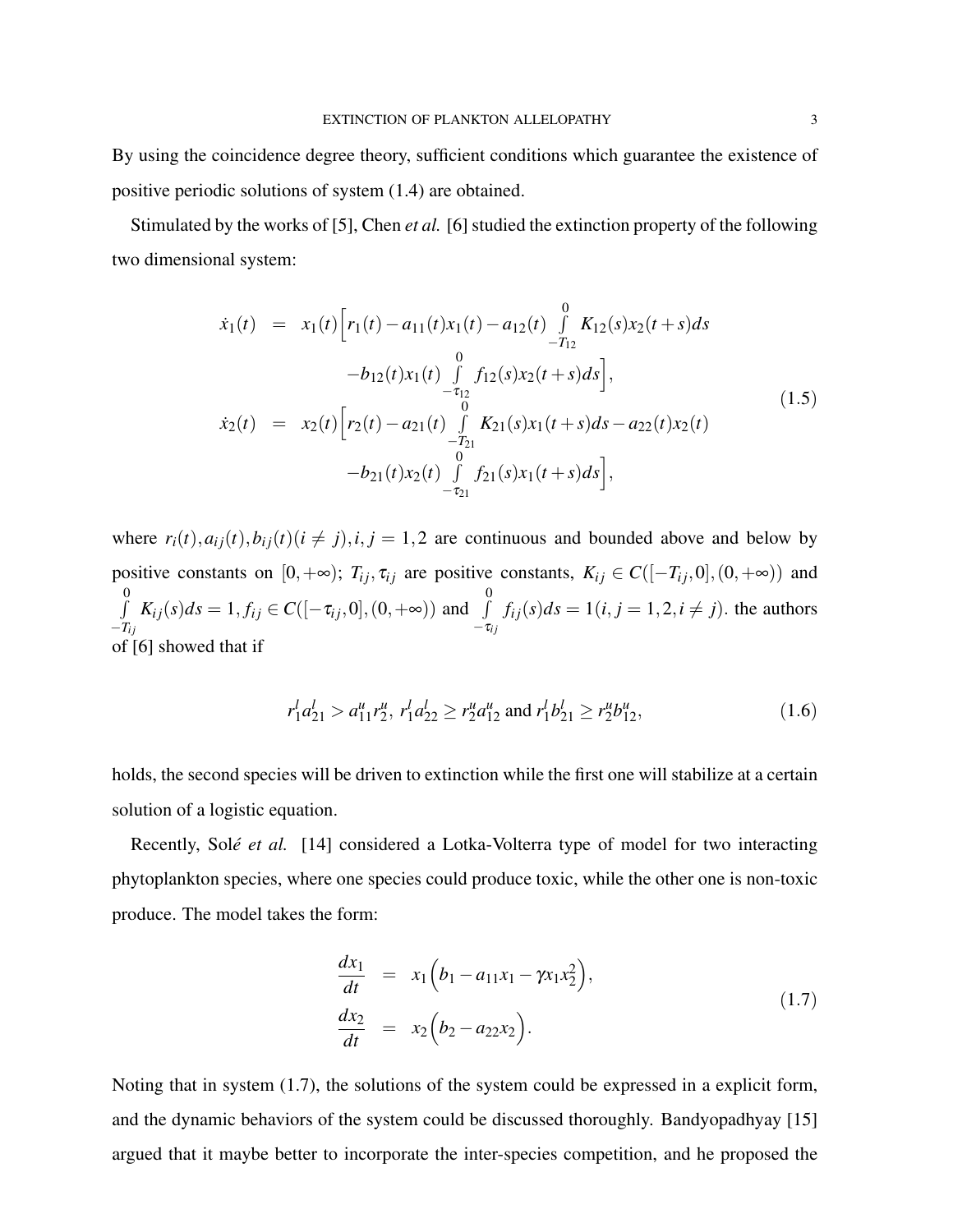following two species competition model:

$$
\frac{dx_1}{dt} = x_1 \left( b_1 - a_{11}x_1 - a_{12}x_2 - \gamma x_1 x_2^2 \right), \n \frac{dx_2}{dt} = x_2 \left( b_2 - a_{21}x_1 - a_{22}x_2 \right).
$$
\n(1.8)

His study implies that the toxic substance may change the local stability property of the positive equilibrium. Lin *et al.* [21] further studied the non-autonomous case of system (1.8), sufficient conditions which ensure the permanence and global attractivity of the system were obtained. Stimulated by the works of [6, 14, 15, 21], we propose the following two species competitive plankton with one toxin producing phytoplankton:

$$
\dot{x}_1(t) = x_1(t) \Big[ r_1(t) - a_{11}(t) x_1(t) - a_{12}(t) \int_{-T_{12}}^0 K_{12}(s) x_2(t+s) ds -b_{12}(t) x_1(t) \int_{-T_{12}}^0 f_{12}(s) x_2(t+s) ds \Big],
$$
\n
$$
\dot{x}_2(t) = x_2(t) \Big[ r_2(t) - a_{21}(t) \int_{-T_{21}}^0 K_{21}(s) x_1(t+s) ds - a_{22}(t) x_2(t) \Big].
$$
\n(1.9)

Throughout this paper, it is assumed that:

 $(r+1)$   $r_i(t), a_{ij}(t), (i \neq j), i, j = 1, 2, b_{12}(t)$  are continuous and bounded above and below by positive constants on  $[0, +\infty)$ ;

(*H*<sub>2</sub>)  $T_{ij}$ ,  $\tau_{12}$  are positive constants,  $K_{ij} \in C([-T_{ij},0], (0,+\infty))$ ,

$$
\int_{-T_{ij}}^{0} K_{ij}(s)ds = 1, f_{12} \in C([-\tau_{12},0], (0,+\infty))
$$

and  $\int$ 0  $-\tau_{12}$  $f_{12}(s)ds = 1.$ 

We consider (1.9) together with the initial conditions

$$
x_i(\theta) = \phi_i(\theta) \ge 0, \ \theta \in [-\tau, 0]; \phi_i(0) > 0,
$$
\n(1.10)

where  $\tau = \max_{i,j} \{T_{ij}, \tau_{12}\}, \phi_i$  are continuous on  $[-\tau, 0]$ . It is not difficult to see that solutions of (1.9)-(1.10) are well defined for all  $t \ge 0$  and satisfy

$$
x_i(t) > 0
$$
 for  $t \ge 0, i = 1, 2, \ldots, n$ .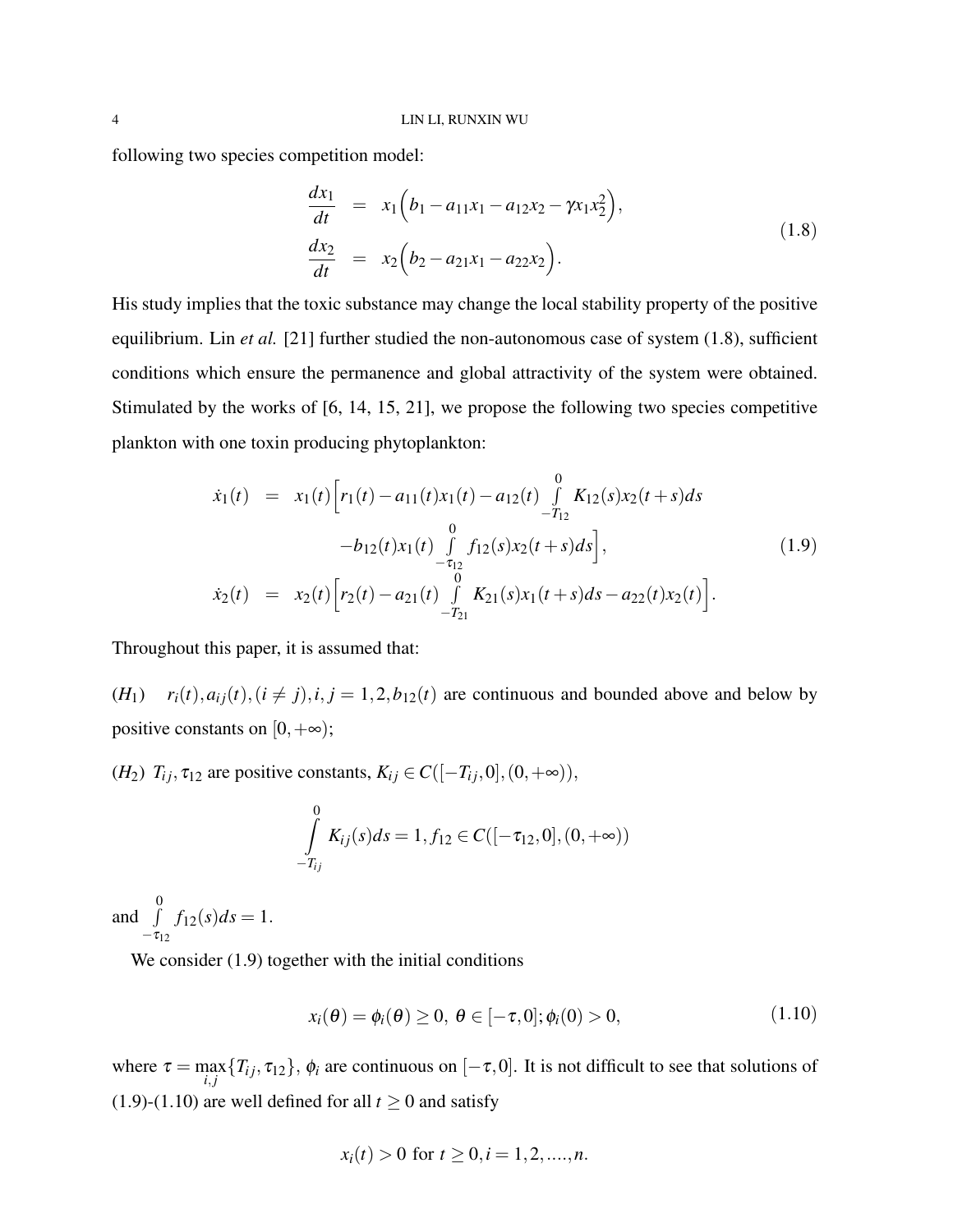Throughout this paper, we shall use the following notations:

$$
g^{l} = \min_{t \geq 0} g(t), \ g^{u} = \max_{t \geq 0} g(t),
$$

where *g* is a continuous bounded function defined on  $[0, +\infty)$ ;

Comparing system (1.9) with (1.5), one could easily see that system (1.9) is the special case of system  $(1.5)$ (with  $b_{21}(t) \equiv 0$ ). Hence, it is nature for One to conjecture that the results of [6] could be applied directly to system (1.9). Indeed, as far as the permanence and stability property of the system is concerned, the results of [6] could be applied to system (1.9) directly. However, since  $b_{21}(t) \equiv 0, b_{12}^u > 0$ , the inequality

$$
r_1^l b_{21}^l \ge r_2^u b_{12}^u \tag{1.11}
$$

in (1.6) no longer holds. This means that the extinction result of [6] can no longer be applied to system (1.9). To investigate the extinction property of the system (1.9), one needs to develop some new analysis technique.

The aim of this paper is, by developing the analysis technique of Chen et al.[6] and Montes De Oca and Vivas[22], to investigate the extinction property of the system (1.9). The organization of this paper is as follows. We state and prove the main results in the next section and we end this paper by a briefly discussion.

## 2. Main results

**Lemma 2.1.** <sup>[6]</sup> *If a* > 0,*b* > 0 *and*  $\dot{x}(t)$  ≤ (≥) $x(t)$ (*b*−*ax*(*t*)),  $x(t_0)$  > 0, we have

$$
\limsup_{t \to +\infty} x(t) \leq \frac{b}{a} \left( \liminf_{t \to +\infty} x(t) \geq \frac{b}{a} \right).
$$

**Lemma 2.2.** *Let*  $col(x_1(t), x_2(t))$  *be any solution of system* (1.9) with initial conditions (1.10), *then*

$$
\limsup_{t\to\infty} x_i(t)\leq r_i^u/a_{ii}^l\stackrel{\text{def}}{=} M_i,\ i=1,2.
$$

**Proof.** From system  $(1.9)$  one has

$$
\dot{x}_i(t) \leq x_i(t) \Big[ r_i(t) - a_{ii}(t) x_i(t) \Big], i = 1, 2.
$$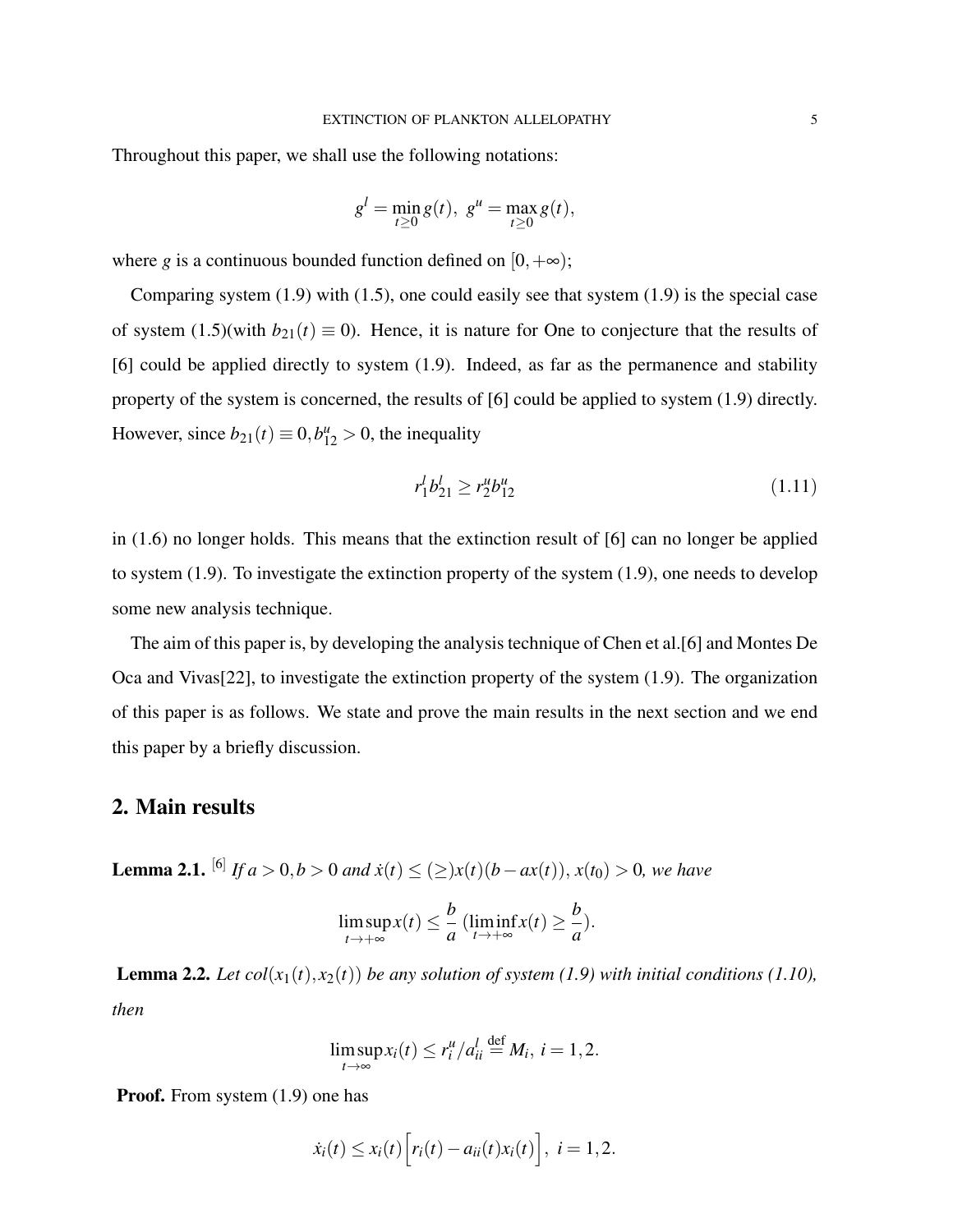By applying Lemma 2.1, it immediately follows

$$
\limsup_{t\to+\infty}x_i(t)\leq M_i, i=1,2.
$$

This ends the proof of Lemma 2.2.

Lemma 2.3. (*Fluctuation lemma* )([22, Lemma 4]) *Let x*(*t*) *be a bounded differentiable function on*  $(\alpha, \infty)$ *, then there exist sequences*  $\tau_n \to \infty$ *,*  $\sigma_n \to \infty$  *such that* 

$$
(a) \dot{x}(\tau_n) \to 0 \text{ and } x(\tau_n) \to \limsup_{t \to \infty} x(t) = \bar{x} \text{ as } n \to \infty,
$$
  

$$
(b) \dot{x}(\sigma_n) \to 0 \text{ and } x(\sigma_n) \to \liminf_{t \to \infty} x(t) = \underline{x} \text{ as } n \to \infty.
$$

**Lemma 2.4** ([22, Lemma 7]). *There exists a unique solution*  $x_1^*(t)$  *of the logistic equation* 

$$
\dot{x}_1(t) = x_1(t) \Big[ r_1(t) - a_{11}(t) x_1(t) \Big] \tag{2.1}
$$

*such that*  $\delta \leq x_1^*$ 1 (*t*) ≤ ∆ *on* (−∞,∞)*, where* ∆ *and* δ *are any numbers satisfying the inequalities*  $0<\delta < r^l_1$  $\int_1^l/a_{11}^u$  and  $r_1^u/a_{11}^l < \Delta$ .

**Lemma 2.5.** *Let col*( $x_1(t)$ ,  $x_2(t)$ ) *be any solution of system* (1.9) with initial conditions (1.10), *assume that*

$$
r_1^l a_{21}^l > a_{11}^u r_2^u, r_1^l a_{22}^l > r_2^u a_{12}^u \tag{2.2}
$$

*hold, then there exists*  $\alpha > 0$  *such that*  $x_1(t) \geq \alpha$  *for all*  $t \geq 0$ *.* 

Proof. The proof of the Lemma 2.5 is similarly to the proof of Lemma 6 of Montes De Oca and Vivas[22] and we omit the detail here.

Our main results are the following Theorem 2.1-2.6.

Theorem 2.1. *In addition to (2.2), further assume that the following inequality*

$$
b_{12}^u < \min\left\{\frac{r_1^l - \frac{a_{11}^u}{d_{21}^l} r_2^u}{\frac{r_1^u}{d_{11}^l} \frac{r_2^u}{d_{22}^l}}, \frac{r_1^l - \frac{a_{12}^u}{d_{22}^l} r_2^u}{\frac{r_1^u}{d_{11}^l} \frac{r_2^u}{d_{22}^l}}\right\} \tag{2.3}
$$

*holds, then the species*  $x_2$  *will be driven to extinction, that is, for any positive solution col(* $x_1(t)$ *,*  $x_2(t)$ *) of system (1.9),*  $x_2(t) \rightarrow 0$  *as*  $t \rightarrow +\infty$ .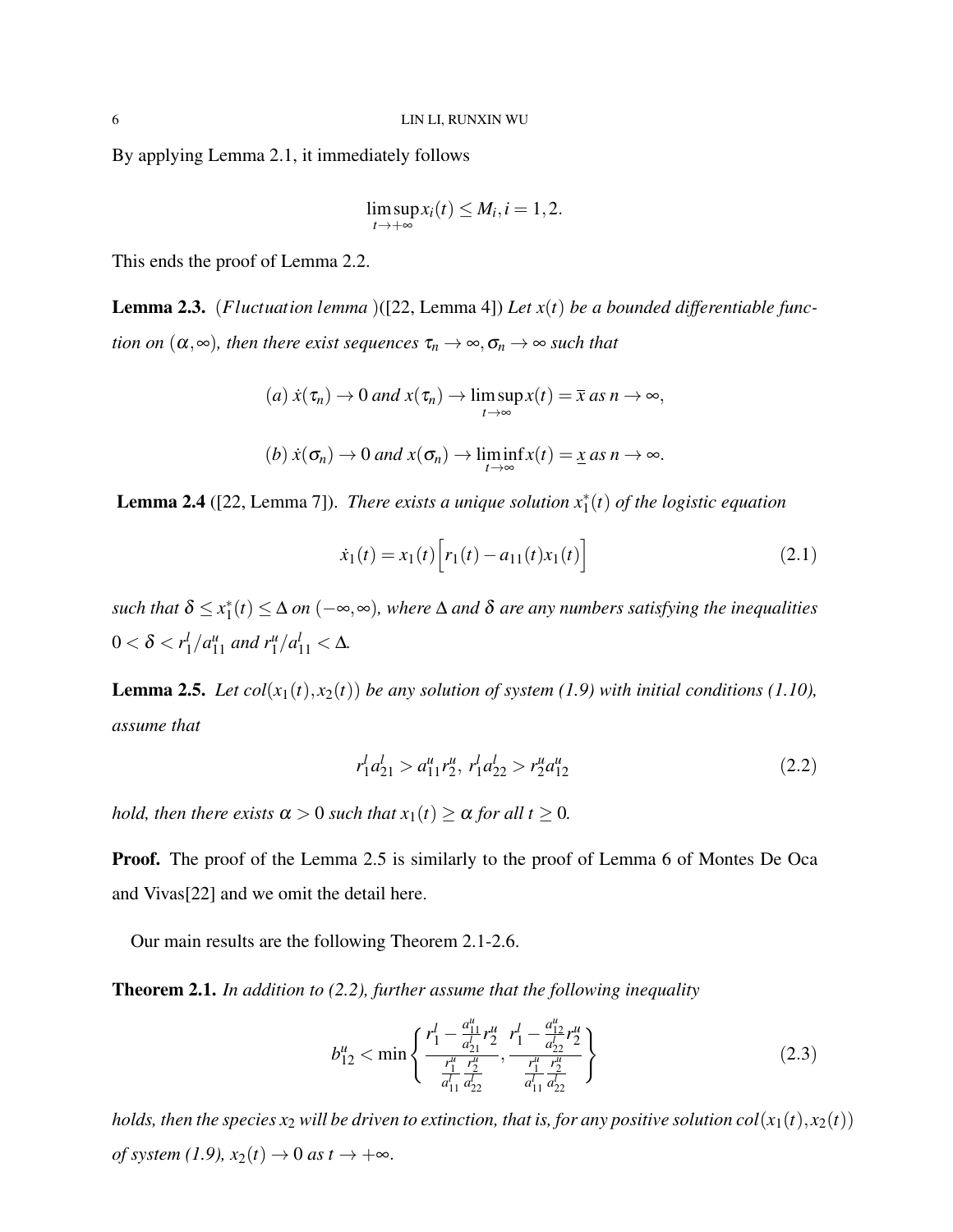**Proof.** It follows from (2.3) that one could choose enough small positive constant  $\varepsilon_1 > 0$  such that

$$
b_{12}^u < \min\left\{\frac{r_1^l - \frac{a_{11}^u}{a_{21}^l}r_2^u}{\left(\frac{r_1^u}{a_{11}^l} + \varepsilon_1\right)\left(\frac{r_2^u}{a_{22}^l} + \varepsilon_1\right)}, \frac{r_1^l - \frac{a_{12}^u}{a_{22}^l}r_2^u}{\left(\frac{r_1^u}{a_{11}^l} + \varepsilon_1\right)\left(\frac{r_2^u}{a_{22}^l} + \varepsilon_1\right)}\right\}.
$$
\n(2.4)

(2.4) is equivalent to

$$
\frac{\triangle}{r_2^u} a_{21}^l - a_{11}^u > 0, \ a_{12}^u - \frac{\triangle}{r_2^u} a_{22}^l < 0. \tag{2.5}
$$

where  $\triangle \stackrel{\text{def}}{=} r_1^l - b_{12}^u \left( \frac{r_1^u}{a_{11}^l} + \varepsilon_1 \right) \left( \frac{r_2^u}{a_{22}^l} + \varepsilon_1 \right)$ . Let  $\underline{x}_1 = \liminf_{t \to \infty} x_1(t)$  and  $\overline{x}_2 = \limsup_{t \to \infty} x_2(t)$ , from Lemma 2.5 we know that  $x_1 \ge \alpha > 0$ , obviously  $\bar{x}_2 \ge 0$ . It follows from Lemma 2.2 that  $x_i(t), i = 1, 2$  satisfies

$$
\underline{x}_1 < \frac{r_1^u}{a_{11}^l} + \varepsilon_1, \overline{x}_2 < \frac{r_2^u}{a_{22}^l} + \varepsilon_1. \tag{2.6}
$$

To end the proof of Theorem 2.1, it suffices to show that  $\bar{x}_2 = 0$ . In order to get a contradiction, suppose that  $\bar{x}_2 > 0$ . According to Fluctuation lemma, there exists sequences  $\tau_n \to$  $\infty, \sigma_n \to \infty$  such that  $\dot{x}_1(\tau_n) \to 0, \dot{x}_2(\sigma_n) \to 0, x_1(\tau_n) \to \underline{x}_1$  and  $x_2(\sigma_n) \to \overline{x}_2$ . Since the functions  $\int_{-T_{12}}^{0} K_{12}(s)x_2(t+s)ds$ ,  $\int_{-\tau_{12}}^{0} f_{12}(s)x_2(t+s)ds$  and  $\int_{-T_{21}}^{0} K_{21}(s)x_1(t+s)ds$  are bounded, we can assume that

$$
\int_{-T_{12}}^{0} K_{12}(s)x_2(\tau_n + s)ds \to \alpha_1,
$$
  

$$
\int_{-\tau_{12}}^{0} f_{12}(s)x_2(\tau_n + s)ds \to \alpha_2,
$$
  

$$
\int_{-T_{21}}^{0} K_{21}(s)x_1(\sigma_n + s)ds \to \beta_1.
$$

It's clear that  $\alpha_i \leq \bar{x}_2, \beta_1 \geq \underline{x}_1, i = 1, 2$ . Therefore, it follows from (1.9) that

$$
0 \geq \underline{x}_1[r_1^l - a_{11}^u \underline{x}_1 - a_{12}^u \overline{x}_2 - b_{12}^u \underline{x}_1 \overline{x}_2],
$$
  

$$
0 \leq \overline{x}_2[r_2^u - a_{21}^l \underline{x}_1 - a_{22}^l \overline{x}_2],
$$

Since  $x_1 \ge \alpha > 0$  and  $\bar{x}_2 > 0$ , it follows

$$
r_1^l \le a_{11}^u \underline{x}_1 + a_{12}^u \overline{x}_2 + b_{12}^u \underline{x}_1 \overline{x}_2, \tag{2.7}
$$

$$
r_2^{\mu} \ge a_{21}^l \underline{x}_1 + a_{22}^l \overline{x}_2. \tag{2.8}
$$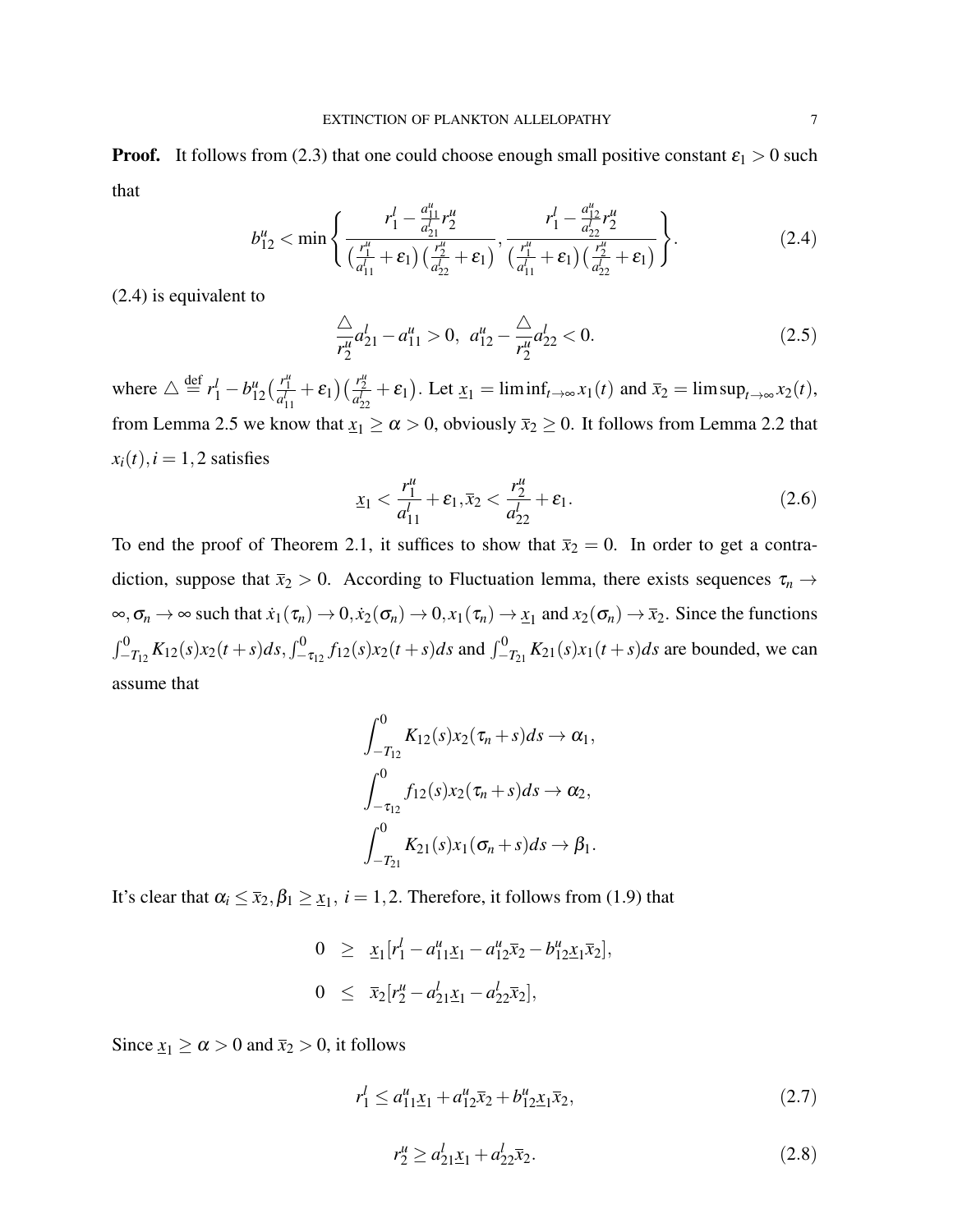Now, by applying inequalities (2.6) to (2.7), we get

$$
r_1^l - b_{12}^u \left( \frac{r_1^u}{a_{11}^l} + \varepsilon_1 \right) \left( \frac{r_2^u}{a_{22}^l} + \varepsilon_1 \right) \le a_{11}^u \underline{x}_1 + a_{12}^u \overline{x}_2,
$$

or

$$
\triangle \le a_{11}^u \underline{x}_1 + a_{12}^u \overline{x}_2. \tag{2.9}
$$

Multiplying (2.8) by  $-\triangle/r_2^u$  $\frac{u}{2}$  leads to

$$
-\Delta \leq -\frac{\Delta}{r_2^u} a_{21}^l \underline{x}_1 - \frac{\Delta}{r_2^u} a_{22}^l \overline{x}_2. \tag{2.10}
$$

Adding  $(2.10)$  to  $(2.9)$ , it follows

$$
0 \leq \left(a_{11}^u - \frac{\triangle}{r_2^u} a_{21}^l\right) \underline{x}_1 + \left(a_{12}^u - \frac{\triangle}{r_2^u} a_{22}^l\right) \overline{x}_2,
$$

that is

$$
\left(a_{12}^u - \frac{\triangle}{r_2^u} a_{22}^l\right) \bar{x}_2 \ge \left(\frac{\triangle}{r_2^u} a_{21}^l - a_{11}^u\right) \underline{x}_1. \tag{2.11}
$$

From the first inequality of (2.5) and  $x_1 \ge \alpha > 0$ , we get

$$
\left(\frac{\triangle}{r_2^u}a_{21}^l - a_{11}^u\right)\underline{x}_1 > 0,
$$

therefore, (2.11) implies that

$$
\left(a_{12}^u - \frac{\triangle}{r_2^u} a_{22}^l\right) \overline{x}_2 > 0. \tag{2.12}
$$

(2.12) together with (2.5) leads to  $\bar{x}_2 < 0$ , which is a contradiction. This completes the proof of Theorem 2.1.

Theorem 2.2. *In addition to (2.2), further assume that the following inequality*

$$
b_{12}^u < \left(\frac{r_1^l}{r_2^u} - \frac{a_{11}^u}{a_{21}^l}\right) \frac{a_{21}^l a_{22}^l}{r_2^u} \tag{2.13}
$$

*holds, then the species*  $x_2$  *will be driven to extinction, that is, for any positive solution col(* $x_1(t)$ *,*  $x_2(t)$ *) of system (1.9),*  $x_2(t) \rightarrow 0$  *as*  $t \rightarrow +\infty$ .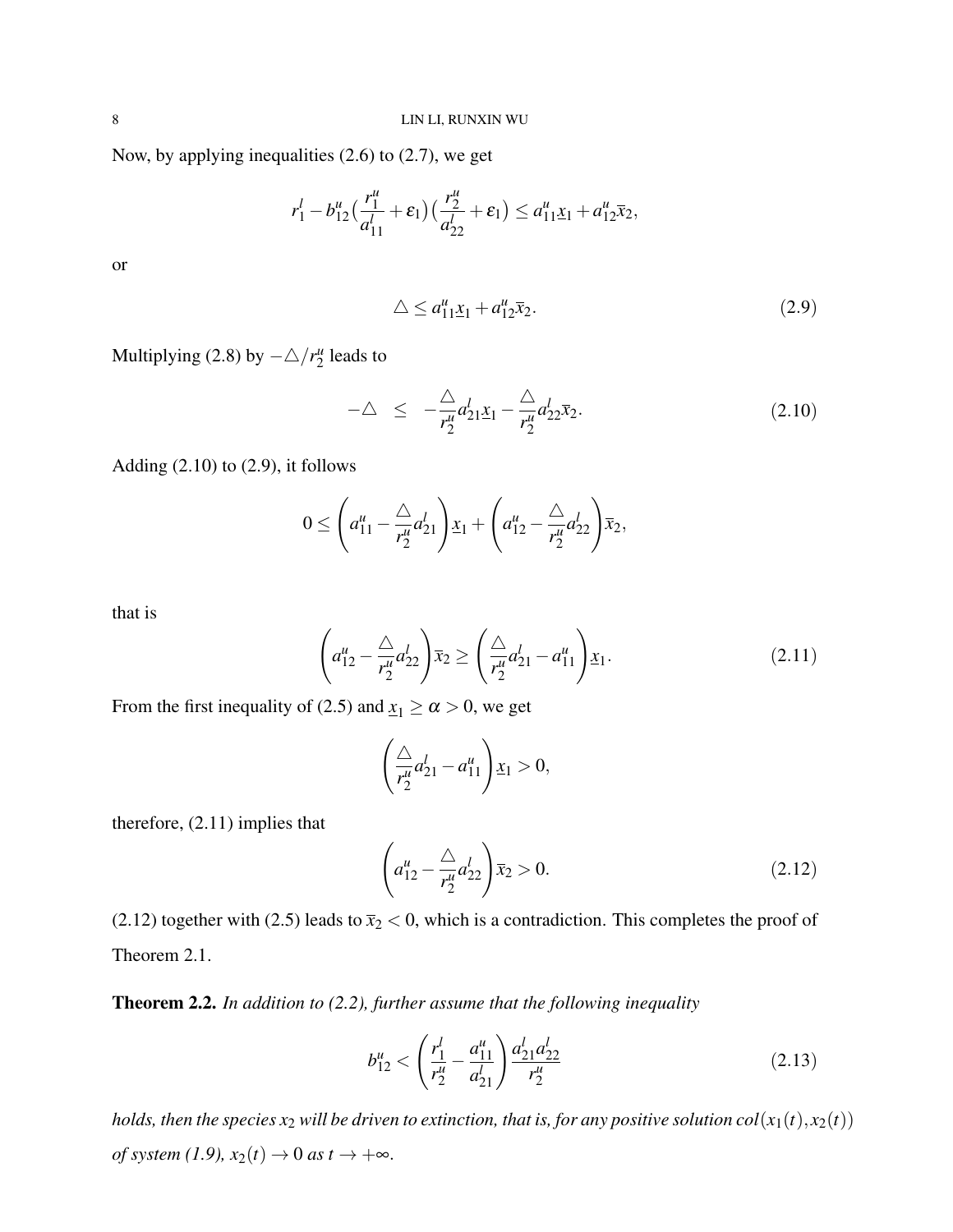**Proof.** It follows from (2.13) that one could choose enough small positive constant  $\varepsilon_2 > 0$ such that

$$
b_{12}^u \left( \frac{r_2^u}{a_{22}^l} + \varepsilon_2 \right) < \frac{r_1^l a_{21}^l}{r_2^u} - a_{11}^u. \tag{2.14}
$$

Let  $\underline{x}_1 = \liminf_{t \to \infty} x_1(t)$  and  $\overline{x}_2 = \limsup_{t \to \infty} x_2(t)$ , similarly to the analysis of Theorem 2.1, we can show that  $(2.6)-(2.8)$  hold. Now, by applying the second inequality in  $(2.6)$  to  $(2.7)$ , we get

$$
r_1^l \le \left(a_{11}^u + b_{12}^u \left(\frac{r_2^u}{a_{22}^l} + \varepsilon_2\right)\right) x_1 + a_{12}^u \overline{x}_2,\tag{2.15}
$$

Multiplying (2.8) by −*r l*  $\frac{1}{1}/r_2^u$  $\frac{u}{2}$  leads to

$$
-r_1^l \le -\frac{r_1^l a_{21}^l}{r_2^u} x_1 - \frac{r_1^l a_{22}^l}{r_2^u} \overline{x}_2. \tag{2.16}
$$

Adding  $(2.15)$  to  $(2.16)$ , it follows

$$
0 \leq \left(a_{11}^u + b_{12}^u(\frac{r_2^u}{d_{22}^l} + \varepsilon_2) - \frac{r_1^l a_{21}^l}{r_2^u}\right) \underline{x}_1 + \left(a_{12}^u - \frac{r_1^l a_{22}^l}{r_2^u}\right) \overline{x}_2,
$$

that is

$$
\left(a_{12}^u - \frac{r_1^l a_{22}^l}{r_2^u}\right)\bar{x}_2 \ge \left(\frac{r_1^l a_{21}^l}{r_2^u} - a_{11}^u - b_{12}^u(\frac{r_2^u}{a_{22}^l} + \varepsilon_2)\right)\underline{x}_1\tag{2.17}
$$

From (2.14) and  $\underline{x}_1 \ge \alpha > 0$ , we get

$$
\left(\frac{r_1^l a_{21}^l}{r_2^u}-a_{11}^u-b_{12}^u(\frac{r_2^u}{a_{22}^l}+\varepsilon_2)\right)\underline{x}_1>0,
$$

therefore, (2.17) implies that

$$
\left(a_{12}^u - \frac{r_1^l a_{22}^l}{r_2^u}\right)\bar{x}_2 > 0.
$$
\n(2.18)

(2.18) together with the second inequality of (2.2) leads to  $\bar{x}_2 < 0$ , which is a contradiction. This completes the proof of Theorem 2.2.

Theorem 2.3. *In addition to (2.2), further assume that the following inequality*

$$
b_{12}^u < \left(\frac{r_1^l}{r_2^u} - \frac{a_{12}^u}{a_{22}^l}\right) \frac{a_{22}^l a_{11}^l}{r_1^u} \tag{2.19}
$$

*holds, then the species*  $x_2$  *will be driven to extinction, that is, for any positive solution col(* $x_1(t)$ *,*  $x_2(t)$ *) of system (1.9),*  $x_2(t) \rightarrow 0$  *as*  $t \rightarrow +\infty$ .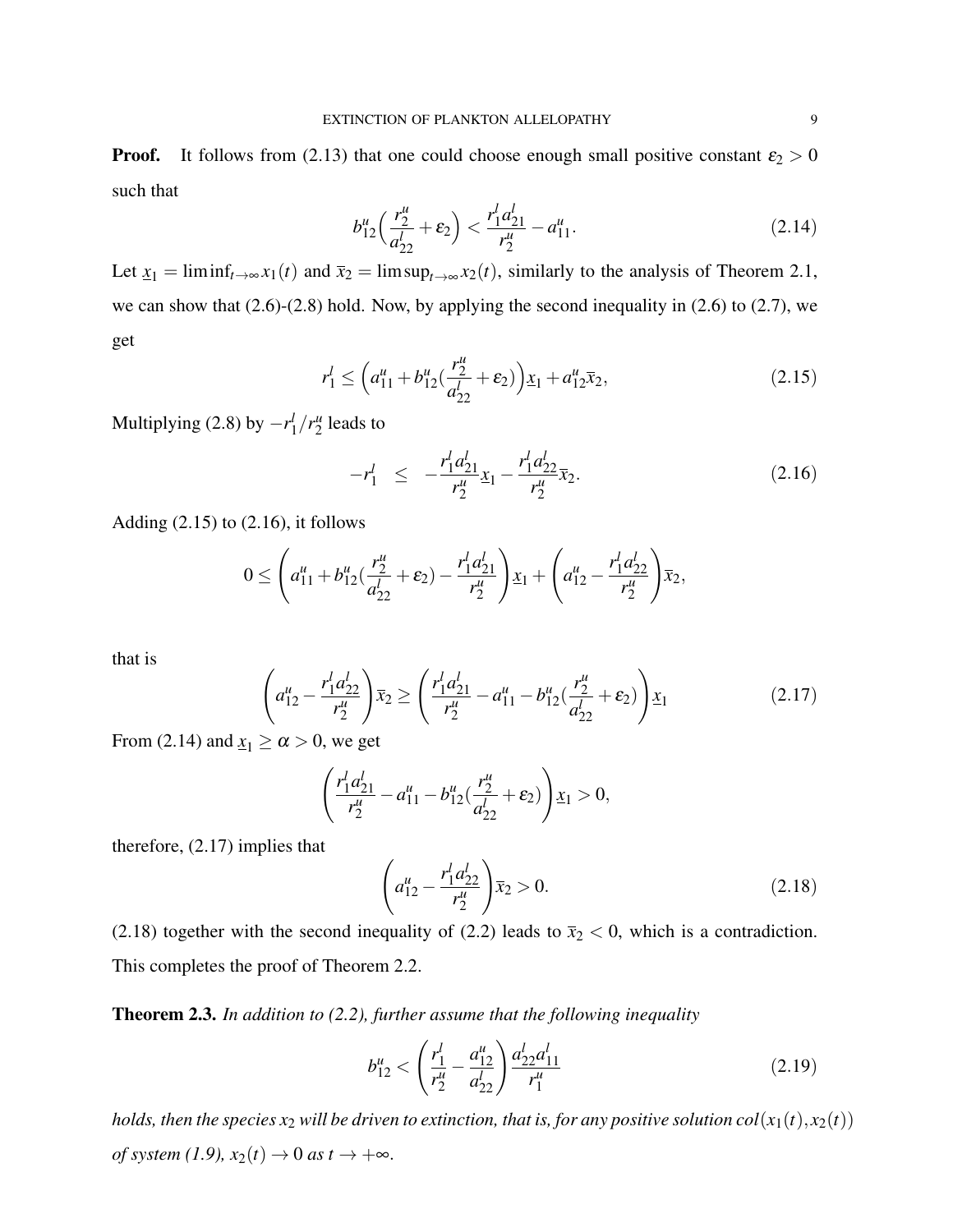**Proof.** It follows from (2.19) that one could choose enough small positive constant  $\varepsilon_3 > 0$ such that

$$
b_{12}^u \left( \frac{r_1^u}{a_{11}^l} + \varepsilon_3 \right) < \frac{r_1^l a_{22}^l}{r_2^u} - a_{12}^u. \tag{2.20}
$$

Let  $\underline{x}_1 = \liminf_{t \to \infty} x_1(t)$  and  $\overline{x}_2 = \limsup_{t \to \infty} x_2(t)$ , similarly to the analysis of Theorem 2.1, we can show that (2.6)-(2.8) hold. Now, by applying the first inequality in (2.6) to (2.7), we get

$$
r_1^l \le a_{11}^u \underline{x}_1 + \left(a_{12}^u + b_{12}^u \left(\frac{r_1^u}{a_{11}^l} + \varepsilon_3\right)\right) \overline{x}_2,\tag{2.21}
$$

Multiplying (2.8) by −*r l*  $\frac{1}{1}/r_2^u$  $\frac{u}{2}$  leads to

$$
-r_1^l \le -\frac{r_1^l a_{21}^l}{r_2^u} x_1 - \frac{r_1^l a_{22}^l}{r_2^u} \overline{x}_2. \tag{2.22}
$$

Adding  $(2.21)$  to  $(2.22)$ , it follows

$$
0 \leq \left(a_{11}^u - \frac{r_1^l a_{21}^l}{r_2^u}\right) \underline{x}_1 + \left(a_{12}^u + b_{12}^u(\frac{r_1^u}{a_{11}^l} + \varepsilon_3) - \frac{r_1^l a_{22}^l}{r_2^u}\right) \overline{x}_2,
$$

that is

$$
\left(a_{12}^u + b_{12}^u \left(\frac{r_1^u}{a_{11}^l} + \varepsilon_3\right) - \frac{r_1^l a_{22}^l}{r_2^u}\right) \bar{x}_2 \ge \left(\frac{r_1^l a_{21}^l}{r_2^u} - a_{11}^u\right) \underline{x}_1\tag{2.23}
$$

From the first inequality of (2.2) and  $x_1 \ge \alpha > 0$ , we get

$$
\left(\frac{r_1^l a_{21}^l}{r_2^u}-a_{11}^u\right)\underline{x}_1 > 0,
$$

therefore, (2.23) implies that

$$
\left(a_{12}^u + b_{12}^u \left(\frac{r_1^u}{a_{11}^l} + \varepsilon_3\right) - \frac{r_1^l a_{22}^l}{r_2^u}\right) \overline{x}_2 > 0. \tag{2.24}
$$

(2.18) together with the second inequality of (2.2) leads to  $\bar{x}_2 < 0$ , which is a contradiction. This completes the proof of Theorem 2.3.

**Theorem 2.4.** Assume that the conditions of Theorem 2.1 or 2.2 or 2.3 hold, let  $x(t) = col(x_1(t), x_2(t))$ *be any positive solution of system (1.9), then the species x*<sup>2</sup> *will be driven to extinction, that is,*  $x_2(t) \rightarrow 0$  *as*  $t \rightarrow +\infty$ , *and*  $x_1(t) \rightarrow x_1^*$ <sup>\*</sup><sub>1</sub>(*t*) *as t* →  $+\infty$ , *where*  $x_1^*(t)$  *is defined by Lemma 2.4.* 

Proof. By applying Lemma 2.3-2.5, the proof of Theorem 2.4 is similar to that of the proof of Theorem 4.1 in [6]. We omit the detail here.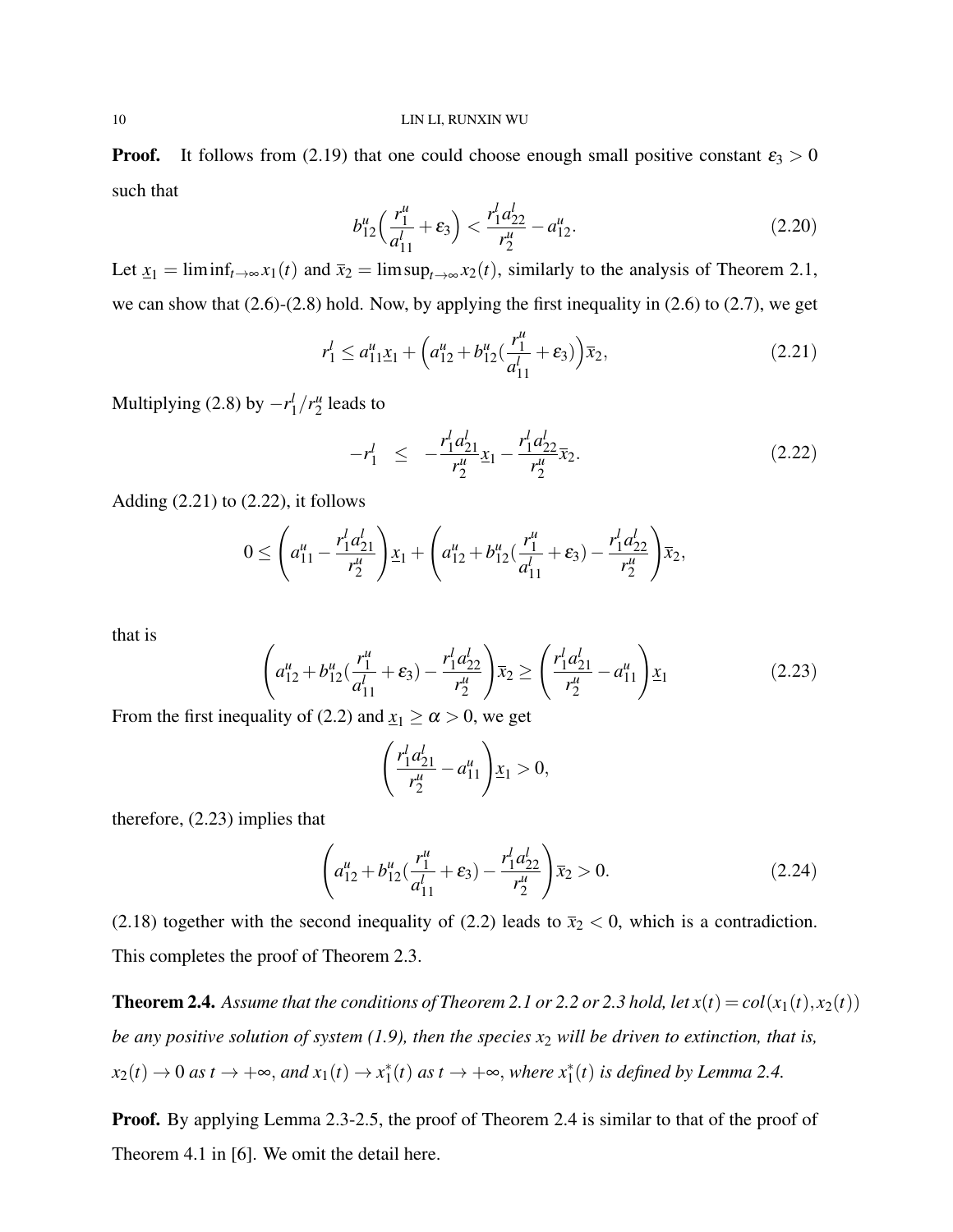Now let's consider the following system:

$$
\dot{x}_1(t) = x_1(t) \Big[ r_1(t) - a_{11}(t)x_1(t) - a_{12}(t) \int_{-\infty}^0 K_{12}(s)x_2(t+s)ds \n- b_{12}(t)x_1(t) \int_{-\infty}^0 f_{12}(s)x_2(t+s)ds \Big],
$$
\n(2.25)  
\n
$$
\dot{x}_2(t) = x_2(t) \Big[ r_2(t) - a_{21}(t) \int_{-\infty}^0 K_{21}(s)x_1(t+s)ds - a_{22}(t)x_2(t) \Big]
$$

together with the initial conditions

$$
x_i(\theta) = \phi_i(\theta) \ge 0, \ \theta \in (-\infty, 0]; \phi_i(0) > 0, i = 1, 2,
$$
 (2.26)

where  $\phi_i$  are continuous on  $(-\infty, 0]$ . We introduce a condition

$$
(H_2')\ K_{ij} \in C((-\infty,0],(0,+\infty)) \text{ and } \int_{-\infty}^0 K_{ij}(s)ds = 1, i \neq j, i, j = 1,2; f_{12} \in C((-\infty,0],(0,+\infty))
$$
  
and 
$$
\int_{-\infty}^0 f_{12}(s)ds = 1.
$$

**Theorem 2.5.** In addition to  $(H_1)$  and  $(H_2)$ , assume that the conditions of Theorem 2.1 or 2.2 *or* 2.3 hold, let col( $x_1(t)$ ,  $x_2(t)$ ) *be any solution of system* (2.25) with initial conditions (2.26), *then*  $\lim_{t\to\infty} x_2(t) = 0$  *and*  $\lim_{t\to\infty} [x_1(t) - x_1^*]$  $\binom{1}{1}(t)$  = 0, where  $x_1^*(t)$  is defined by Lemma 2.4.

Now let's consider following system:

$$
\dot{x}_1(t) = x_1(t) \Big[ r_1(t) - a_{11}(t) x_1(t) - a_{12}(t) x_2(t - \tau_{12}(t)) -b_{12}(t) x_1(t) x_2(t - \eta_{12}(t)) \Big],
$$
\n
$$
\dot{x}_2(t) = x_2(t) \Big[ r_2(t) - a_{21}(t) x_1(t - \tau_{21}(t)) - a_{22}(t) x_2(t) \Big]
$$
\n(2.27)

together with the initial conditions

$$
x_i(\theta) = \phi_i(\theta) \ge 0, \ \theta \in [-\tau, 0]; \phi_i(0) > 0, i = 1, 2,
$$
\n(2.28)

where  $\tau_{ij}(t)$ ,  $\eta_{ij}(t)$ ,  $i, j = 1, 2$  are nonnegative continuous bounded functions,  $\tau = \max_{t} {\tau_{ij}(t), \eta_{ij}(t), i, j = 1, 2}$ 1,2},  $\phi_i$  are continuous on  $[-\tau,0]$ .

Theorem 2.6. *In addition to (H*1*), assume that the conditions of Theorem 2.1 or 2.2 or 2.3 hold, let col*( $x_1(t)$ ,  $x_2(t)$ ) *be any solution of system (2.27) with initial condition (2.28), then*  $\lim_{t\to\infty} x_2(t) = 0$  *and*  $\lim_{t\to\infty} [x_1(t) - x_1^*]$  $\binom{1}{1}(t)$  = 0, where  $x_1^*(t)$  is defined by Lemma 2.4.

The proof of Theorem 2.5 and 2.6 are similarly to that of the proof of Theorem 2.4, we omit the detail here.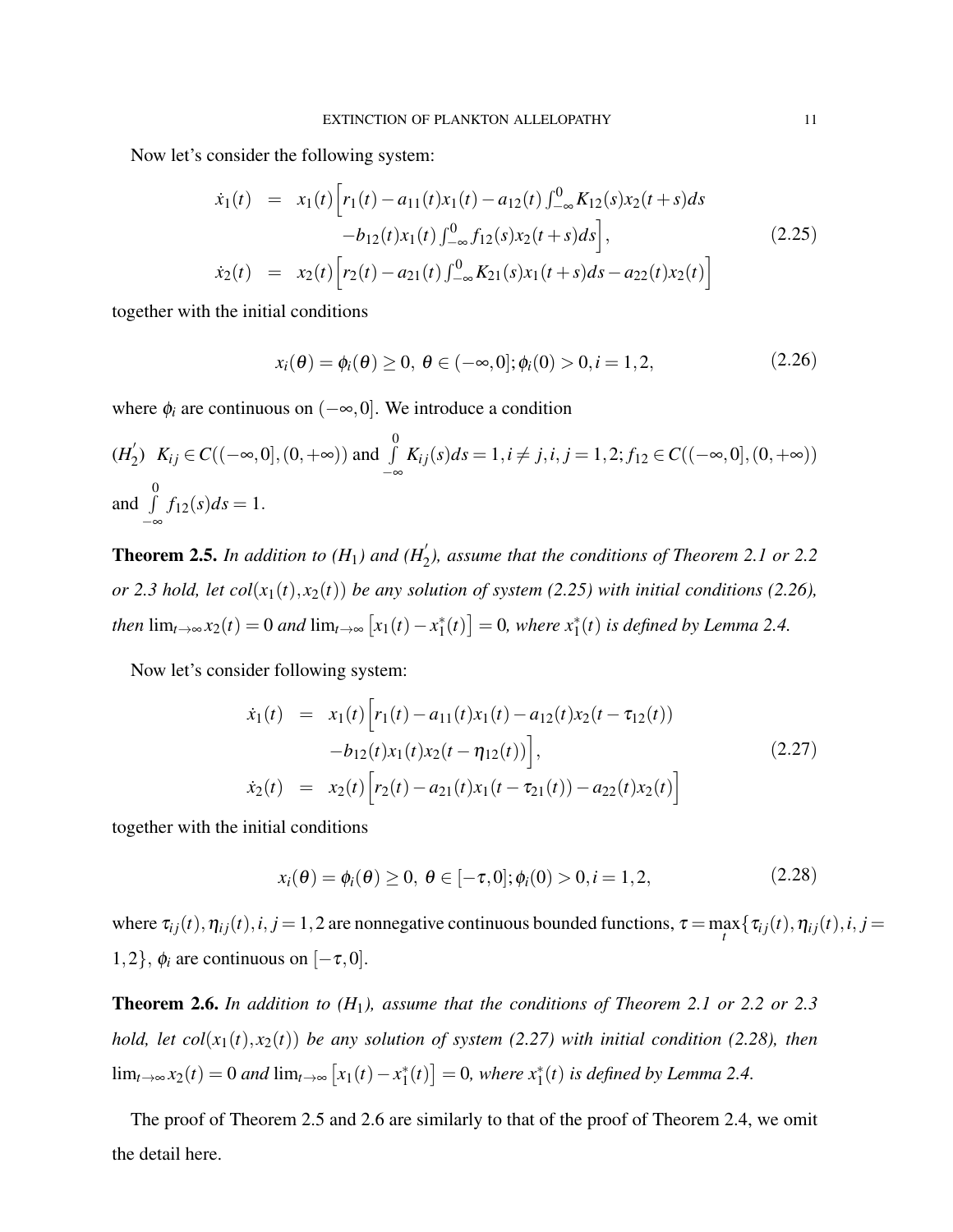# 3. Conclusion

Chen et al.[6] proposed a delay differential equation model of plankton allelopathy, which is described by system (1.5). Using a fluctuation theorem, sufficient conditions which guarantee one of the components will be driven to extinction while the other will stabilize at a certain solution of a logistic equation is obtained. In this paper, we assume that one species is nontoxic phytoplankton while the other one is toxic liberating phytoplankton, this results in model (1.9). Though system (1.9) is the special case of system (1.5), the results obtained in [6] which concerned with the extinction of the system could not be applied to the system (1.9) directly. By developing some new analysis technique, we are able to establish some sufficient conditions which ensure the extinction of one species and the global attractivity of the other species. Our results indicate that if the second species in the system without toxic substance is extinction (this is ensured by condition (2.2)), then although the second species could emit the toxic to improve their chance of living, if the toxic rate is enough low such that inequality (2.2) or (2.13) or (2.19) holds, then second species is still be driven to extinction.

### Conflict of Interests

The authors declare that there is no conflict of interests.

### Acknowledgements

This work was supported by the Foundation of Fujian Education Bureau (E0200157).

### **REFERENCES**

- [1] M. Smith, Models in Ecology, Cambridge University Press, Cambridge, (1974).
- [2] J. Chattopadhyay, Effect of toxic substance on a two-species competitive system, Ecol. Model. 84 (1996), 287-289.
- [3] A. Mukhopadhyay, J. Chattopadhyay and P. K. Tapaswi, A delay differential equations model of plankton allelopathy, Math. Biosci. 149 (1998), 167-189.
- [4] Z. Li, F. D. Chen, M. X. He, Global stability of a delay differential equations model of plankton allelopathy, Appl. Math. Comput. 218 (2012), 7155-7163.
- [5] Z. Jin, Z. E. Ma, Periodic solutions for delay differential equations model of plankton allelopathy, Comput. Math. Appl. 44 (2002), 491-500.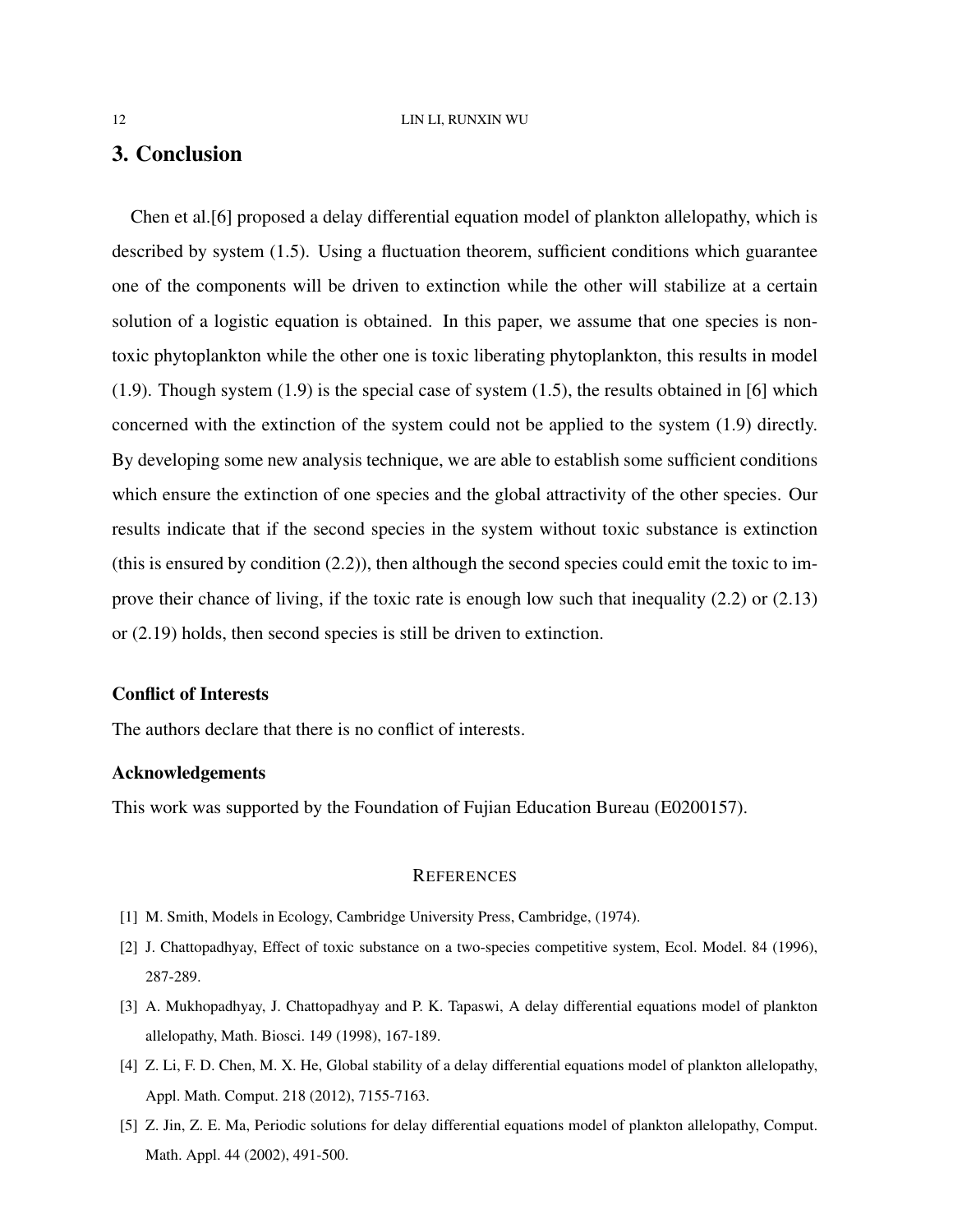- [6] F. D. Chen, Z. Li, X. X. Chen, J. Laitochová, Dynamic behaviors of a delay differential equation model of plankton allelopathy, J. Comput. Appl. Math. 206 (2007), 733-754.
- [7] X. Y. Song, L. S. Chen, Periodic solution of a delay differential equation of plankton allelopathy, Acta Math. Sci. 23A (2003), 8-13.
- [8] Z. Li, F. D. Chen, Extinction in periodic competitive stage-stricured Lotka-Volterra model with the effects of toxic substances, J. Comput. Appl. Math. 231 (2009), 143-153.
- [9] Z. Li, F. D. Chen, Extinction in two dimensional nonautonomous Lotka-Volterra systems with the effect of toxic substances, Appl. Math. Comput. 182 (2006), 684-690.
- [10] Z. Li, F. D. Chen, Extinction in two dimensional discrete Lotka-Volterra competitive system with the effect of toxic substances, Dyn. Contin. Discrete Impuls. Syst. Ser. B Appl. Algorithms 15 (2008), 165-178.
- [11] F. D. Chen, X. J. Gong, W. L. Chen, Extinction in two dimensional discrete Lotka-Volterra competitive system with the effect of toxic substances(II), Dyn. Contin. Discrete Impuls. Syst. Ser. B Appl. Algorithms, in press.
- [12] H. F. Huo, W. T. Li, Permanence and global stability for nonautonomous discrete model of plankton allelopathy, Appl. Math. Lett. 17 (2004), 1007-1013.
- [13] Z. J. Liu, L. S. Chen, Positive periodic solution of a general discrete non-autonomous difference system of plankton allelopathy with delays, J. Comput. Appl. Math. 197 (2006), 446-456.
- [14] J. Solé, E. Garca-Ladona, P. Ruardij, M. Estrada, Modelling allelopathy among marine algae, Ecol. Model. 183 (2005), 373-384.
- [15] M. Bandyopadhyay, Dynamical analysis of a allelopathic phytoplankton model, J. Biol. Syst. 14 (2006), 205-217.
- [16] T. K. Kar, K. S. Chaudhuri, On non-selective harvesting of two competing fish species in the presence of toxicity, Ecol. Model. 161 (2003), 125-137.
- [17] G. P. Samanta, A two-species competitive system under the influence of toxic substances, Appl. Math. Comput. 216 (2010), 291-299.
- [18] S. Abbas, M. Banerjee, N. Hungerbuhler, Existence, uniqueness and stability analysis of allelopathic stimulatory phytoplankton model, J. Math. Anal. Appl. 367 (2010), 249-259.
- [19] F. D. Chen, C. L. Shi, Global attractivity in an almost periodic multi-species nonlinear ecological model, Appl. Math. Comput. 180 (2006), 376-392.
- [20] Z. Li, F. D. Chen, M. X. He, Asymptotic behavior of reaction-diffusion model of plankton allelopathy with nonlocal delays, Nonlinear Anal.: Real World Appl. 12(2011)1748-1758.
- [21] Y. H. Lin, F. D. Chen, H. N. Wang, W. L. Chen. Permanence and global attractivity of a non-autonomous two species allelopathic phytoplankton model, J. Shenyang Univ. 6 (2012), 7-12.